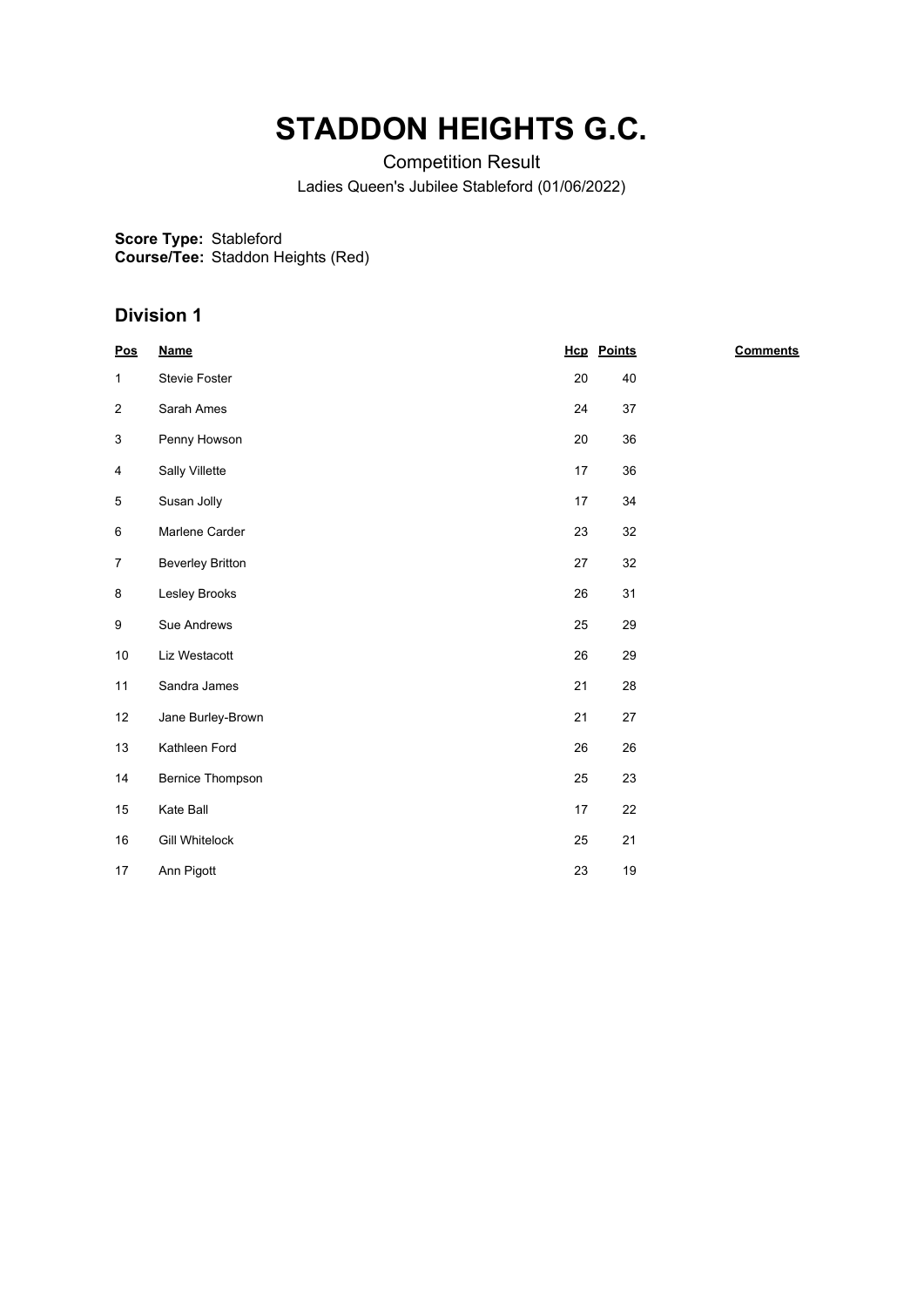**Score Type: Course/Tee:** Stableford Staddon Heights (Red)

## **Division 2**

| $\underline{\mathsf{Pos}}$ | <b>Name</b>         |    | <b>Hcp</b> Points | <b>Comments</b> |
|----------------------------|---------------------|----|-------------------|-----------------|
| $\mathbf{1}$               | Meriel Hepburn      | 29 | 34                |                 |
| $\overline{c}$             | Alexandra Hirst     | 37 | 34                |                 |
| 3                          | Lynda Smith         | 34 | 33                |                 |
| 4                          | Chris Bridgett      | 43 | 32                |                 |
| 5                          | Janet Gammon        | 33 | 31                |                 |
| 6                          | Carolyn Reece       | 37 | 31                |                 |
| $\overline{7}$             | Rita Richman        | 29 | 31                |                 |
| 8                          | Lenny Davis         | 31 | 29                |                 |
| 9                          | Liz Bradbury        | 43 | 29                |                 |
| $10\,$                     | Sheila Couch        | 34 | 28                |                 |
| 11                         | Elizabeth Robinson  | 28 | 28                |                 |
| 12                         | Lesley Easthope     | 31 | 28                |                 |
| 13                         | Maureen Gliddon     | 33 | 27                |                 |
| 14                         | Sandy Tucker        | 29 | $27\,$            |                 |
| $15\,$                     | Jo Hood             | 30 | 26                |                 |
| $16\,$                     | Gillian Densley     | 39 | 26                |                 |
| 17                         | Ann Elliott         | 34 | 26                |                 |
| $18\,$                     | <b>Gill Hill</b>    | 34 | 26                |                 |
| 19                         | Del Lavers          | 36 | 25                |                 |
| $20\,$                     | Mary Robson         | 28 | 25                |                 |
| 21                         | Jan Brown           | 31 | 24                |                 |
| 22                         | Hazel Gouldthorpe   | 34 | 24                |                 |
| 23                         | Madeleine Fabian    | 31 | 24                |                 |
| 24                         | Carol Rout          | 29 | 23                |                 |
| 25                         | Cheryl Phelps-Moran | 29 | 22                |                 |
| 26                         | Jill Owen           | 36 | 21                |                 |
| 27                         | Chris Patrick       | 29 | 21                |                 |